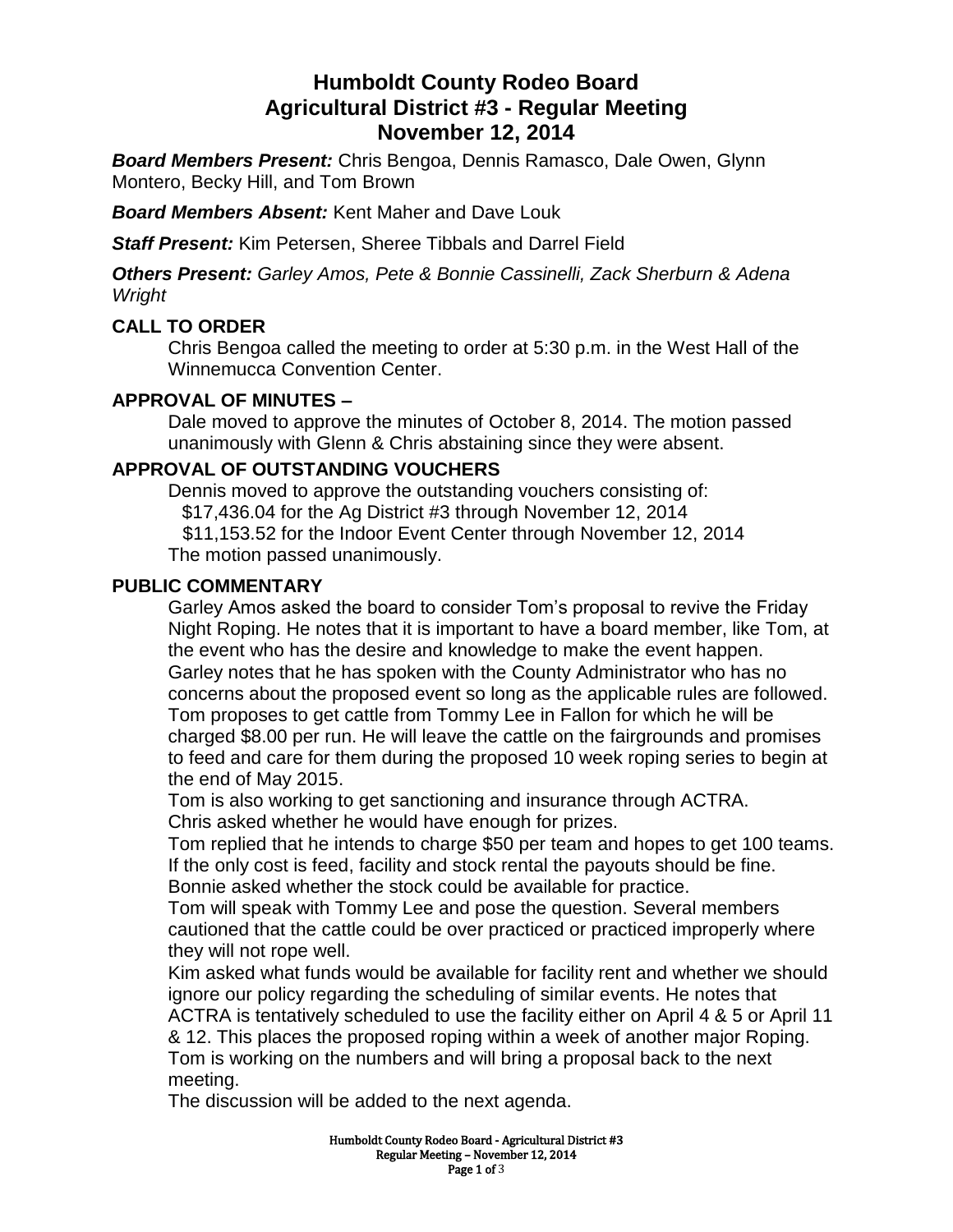### **CORRESPONDENCE**

Kim received a letter from the America West Barrel Racing Association canceling 2015 barrel races. The association cites lack of enough contestants to continue the series in 2015.

### **2014/2015 BUDGET REVIEW**

Kim distributed copies of this month's expenditure reports. At 42% of elapsed time, Event Center expenses are at 58% and Fairgrounds expenses are at 36%. Events Complex revenue is at 53%.

Kim reports that Event Center expenses are high due to the \$85,500 expense line without the \$150,000 budget offset.

#### **WINNEMUCCA EVENTS COMPLEX (WEC)**

Nothing at this time.

#### **EVENTS UPDATES, REPORTS AND SCHEDULING**

a. Ranch Hand Rodeo

Kim reports that staff will meet next week to begin planning the Ranch Hand Rodeo. He notes that the wild horse race during the recent WSRRA finals were a great crowd pleaser and staff are working on plans to incorporate the event. He comments that the race will not be an official event competition but an exhibition from a separate association. Kim also comments that the Winnemucca Inn and Winners noted an increase in customers from out of town with the addition of the Wild Horse race at the recent WSRRA Finals Rodeo.

Glynn commented that the last Ranch Hand Rodeo he attended was two years ago but the bucking horses seemed sub-standard.

The board notes that the horses were better last year but we should put a word into Wally to ask him to bring the best stock he can. The board also notes that in late February and early March it is difficult to find well fed animals that will put on the best show.

Tom suggested adding a day to the event in order to take more teams. Staff commented that it will be very difficult to find volunteers to work an additional event day.

Sheree asked that the board consider Garley's suggestion of honoring John Fallon as Ranch Hand of the Year. The item will be placed on the next agenda.

b. Labor Day Events

Sheree reports that she has verbally confirmed with Manuel Souza of Souza's Bucking Bulls to produce the 2015 rough stock Labor Day Rodeo.

c. SSIR

Dale passed around a tentative schedule for the SSIR event.

He asks that the board review the schedule and send any comments, questions or conflicts to Kathy through Kim.

The board noted that the schedule contains some Open Jackpot Team Ropings that should be restricted to contestants only.

> Humboldt County Rodeo Board - Agricultural District #3 Regular Meeting – November 12, 2014 Page 2 of 3